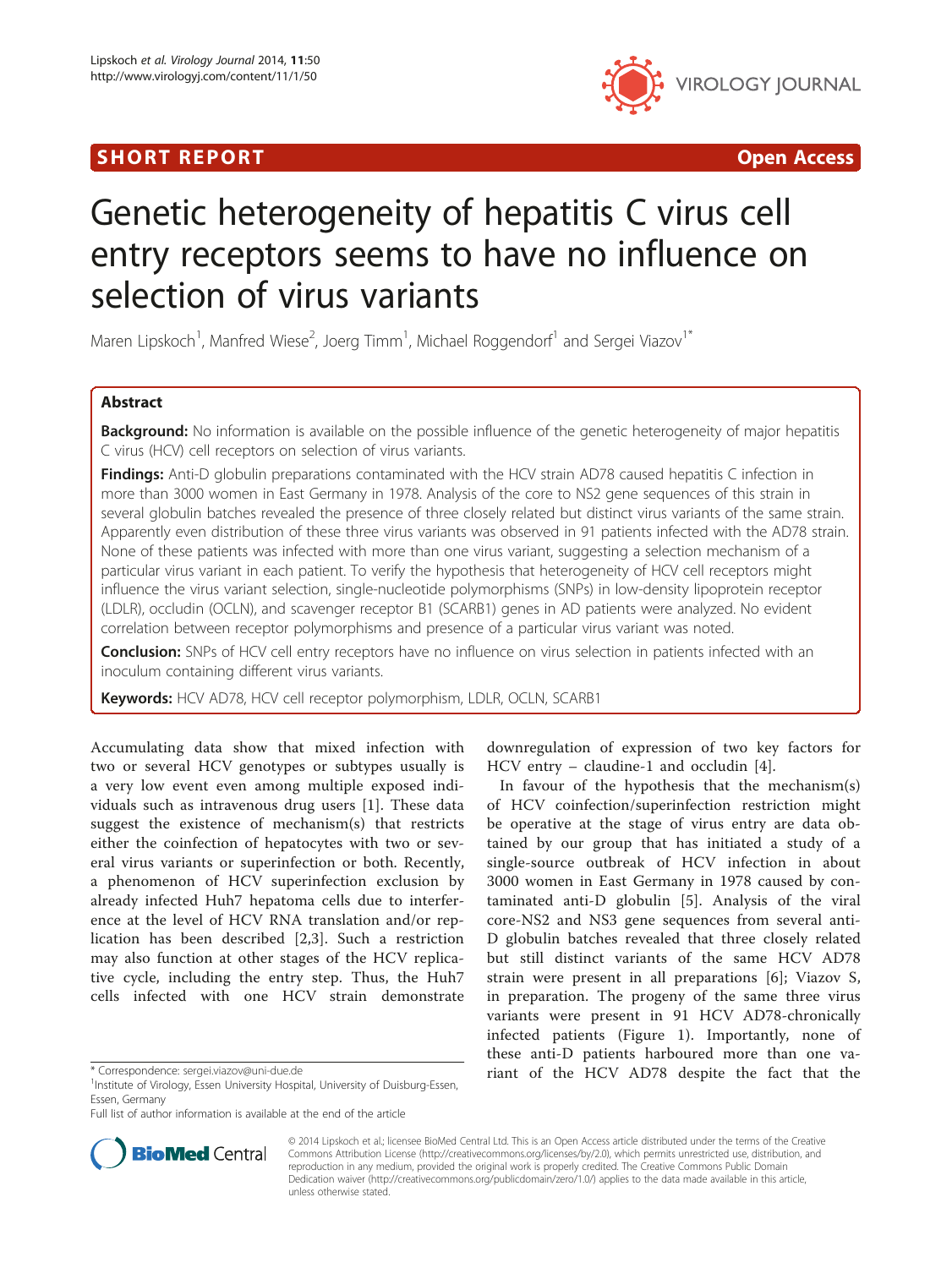<span id="page-1-0"></span>

inoculum, the anti-D globulin batches, contained all three variants of the virus. These data allowed us to speculate that one or several of the virus-binding receptors in cells from HCV infected patients are heterogeneous and that polymorphism of these receptors might have an influence on HCV variant selection in case of an inoculum containing a mixture of viruses. The anti-D cohort represented a unique group to verify this hypothesis. Therefore, the single-nucleotide polymorphisms (SNPs) in major HCV cell receptor genes [[7,8](#page-3-0)] from anti-D patients were investigated. The SNPs that were associated with nonsynonymous substitutions and, which occurred with unknown frequencies, were chosen for the analysis. According to these criteria, seven SNPs, two for the low-density lipoprotein receptor (LDLR), three for the scavenger receptor B1 (SCARB1), and two for the occludin (OCLN) genes were chosen for subsequent analysis (Table 1). Two of the receptors molecules, CD81 and Claudin-1 were found to be quite conserved.

Genomic DNA isolated from EDTA-blood of AD78 infected patients was used for detection of SNPs by real-time PCR (LightSNiP Assay). This test is based on melting curve analysis and allows for detection of mutations located within the sequence segment corresponding to a hybridization probe.

The results have shown that the sequences of most tested HCV cell receptors were very conserved in the

| Receptor gene | Polymorphism |  |  |  |  |
|---------------|--------------|--|--|--|--|
| <b>LDLR</b>   | rs11669576   |  |  |  |  |
|               | rs45508991   |  |  |  |  |
| SCARB1        | rs5890       |  |  |  |  |
|               | rs74830677   |  |  |  |  |
|               | rs77554031   |  |  |  |  |
| <b>OCLN</b>   | rs2666626    |  |  |  |  |
|               | rs79095497   |  |  |  |  |
|               |              |  |  |  |  |

| Table 1 The SNPs in the major HCV cell receptor genes |  |  |  |
|-------------------------------------------------------|--|--|--|
| chosen for analysis                                   |  |  |  |

anti-D cohort of women of Caucasian origin. The allele frequencies for the most investigated SNPs were below 1% (rs45508991, rs5890, rs74830677, rs77554031, and rs79095497) or 5% (rs11669576). Analysis of the OCLN SNP rs2666626 demonstrated the presence of the G/G allele in DNA sequences from 27 of 91 anti-D patients; the other 64 sequences were positive for the G/C allele. Subsequently, the frequencies of the OCLN SNP rs2666626 genotypes G/G and G/C in patients infected with different HCV AD78 variants were checked (Figure [2\)](#page-2-0). Upon such analysis no significant differences in the frequency of these alleles in subgroups of patients infected with the HCV AD78 variants A, B or C was found, indicating absence of evident correlation between HCV cell receptor polymorphism and presence of a particular virus variant in the anti-D cohort. Thus, the heterogeneity of the major HCV cell receptors does not seem not to play an important role in the mechanism of virus selection at the stage of viral entry in case of natural HCV infection with multiple virus variants.

One should note, however, that in the current study heterogeneity of only the major HCV receptor LDLR, SCARB1, and OCLN genes was investigated. In the last few years a number of additional cell factors and co-factors facilitating the HCV entry process have been described [[8-10](#page-3-0)]. These factors include epidermal growth factor receptor (EGFR), ephrin receptor A2 (EphA2), Niemann-Pick C1-Like 1 cholesterol absorption receptor (NPC1L1), and transferrin receptor 1 (TFR1). However, information on the genetic heterogeneity of these proteins at the moment is scarce. That precludes a detailed analysis of a contribution of polymorphism of newly identified HCV entry factors to virus variant selection in case of a complex HCV inoculum.

The fact that anti-D patients did not harbor more than one virus variant might not be attributed only to the HCV receptor heterogeneity. One recent comprehensive study has demonstrated that even minor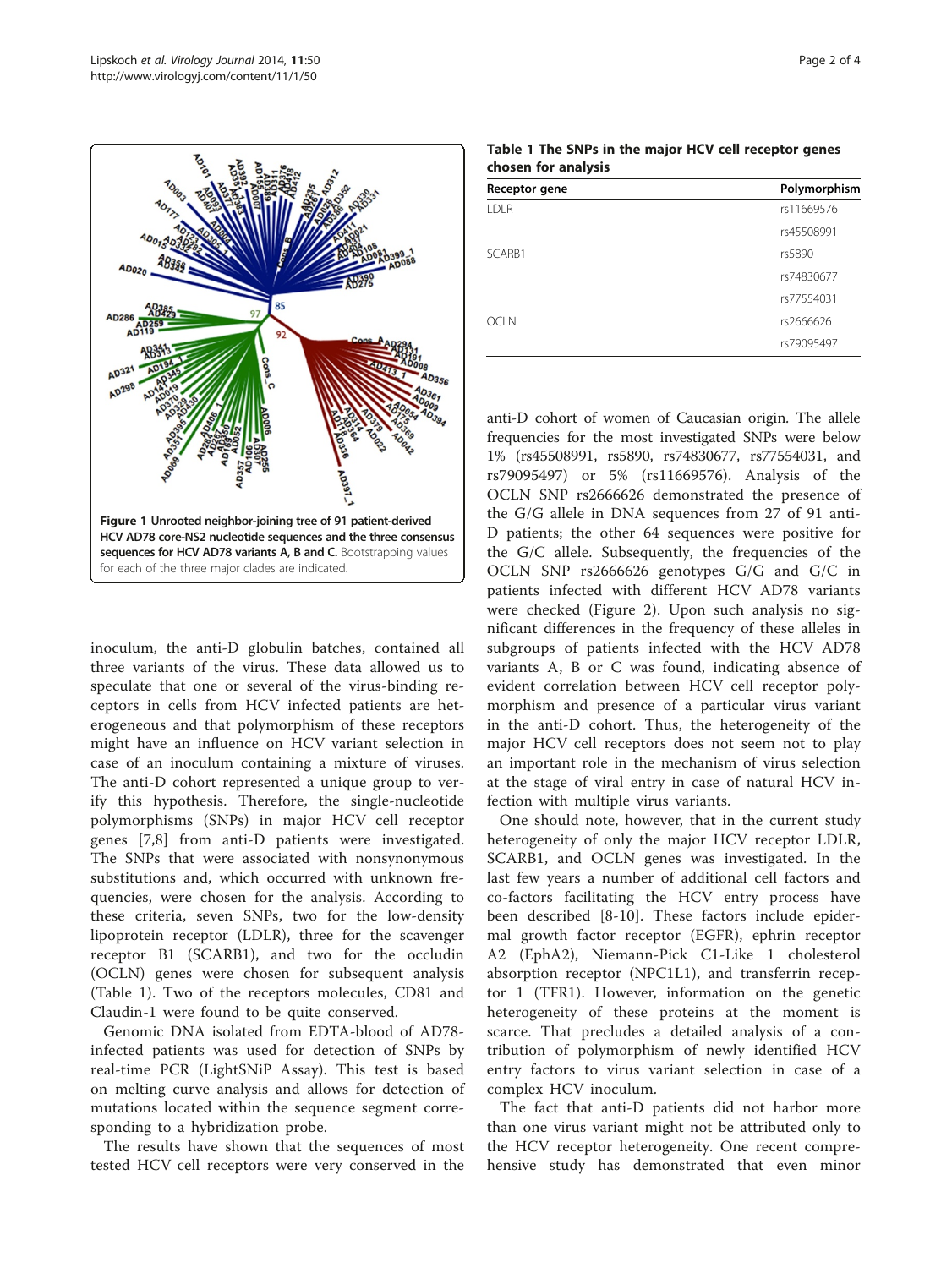<span id="page-2-0"></span>

differences in E1/E2 sequence can result in marked changes of viral fitness [[11\]](#page-3-0). The authors have shown that upon HCV inoculation of SCID/Alb-uPA mice with transplanted human hepatocytes the resulting infections were caused not by virus variants predominant in the inoculum but by variants, which were present there only in minute amounts. One might suggest that in our anti-D cohort the selection of HCV AD78 variants could also be determined on the one hand by differences in their fitness and on the other hand by host genetic factors other than HCV receptors and entry co-factors. It would be of great interest to apply the human liver cells graft-mouse system for studies of infectivity of the HCV AD78 variants present in contaminated anti-D globulin batches and in sera from individual anti-D patients.

# Material and methods

# Patients

A large HCV genotype 1b single source outbreak after immunization of about 3000 women with virus contaminated anti-D immunoglobulin occurred in East Germany in 1978–1979 [[5\]](#page-3-0). Samples from this anti-D cohort were collected since 2008 by members of the East German HCV study group [[12\]](#page-3-0). The HCV RNA– positive samples from 91 of these patients were randomly selected [[6\]](#page-3-0) and included in this study.

# DNA amplification and sequencing

Viral RNA from serum samples of 91 infected patients was extracted using the RNeasy kit (Qiagen) and reverse transcribed into cDNA using the Thermoscript kit (Invitrogen) according to manufacture's instructions. The HCV core-NS2 genomic region (codons 342 to 3419, according to the AF009606 HCV isolate) was amplified in four overlapping fragments by standard PCR techniques. A list of primers is provided as Additional file 1: Table S1. The DNA fragments were gel-purified using the QIAquick Gel Extraction Kit (Qiagen) and cloned into the pCR4-TOPO plasmid

(Invitrogen). Sequencing of DNA fragments was outsourced to LGC Genomics in Berlin, Germany. Direct or clonal sequences were subjected to phylogenetic analysis using the Phylip-package (version 3.69) and statistical confidence was estimated from 100 bootstrapped trees.

## SNP analysis

Genomic DNA isolated from EDTA-blood of 91 AD78 infected patients was used for detection of SNPs of the HCV cell receptor genes LDLR, SCARB1, and OCLN by LightSNiP Assay (TibMolbiol) according the manufacturer's instructions using the LightCycler 2.

# Additional file

[Additional file 1: Table S1.](http://www.biomedcentral.com/content/supplementary/1743-422X-11-50-S1.doc) Primers used for amplification of the HCV AD78 core-NS2 genomic region (codons 342 to 3419, according to the AF009606 HCV isolate) in four overlapping fragments.

#### Competing interests

The authors declare that they have no competing financial and non-financial interests.

### Authors' contributions

SV and MR were the principal investigators, who designed and supervised the study, and wrote the grant application. ML, MW and SV performed the experiments. JT and ML participated in the design of the study and analysis of the results. All authors drafted the manuscript and approved of its final version.

#### Acknowledgments

We thank the East German Study Group e.V. for contributing samples of the East German Anti-D cohort. The authors thank Mrs. Sina Luppus for her excellent technical assistance. This work was supported by grant from the German Federal Ministry of Education and Health (BMBF).

#### Author details

<sup>1</sup>Institute of Virology, Essen University Hospital, University of Duisburg-Essen Essen, Germany. <sup>2</sup>Universitätsklinikum Leipzig, Klinik für Gastroenterologie und Rheumatologie, Sektion Hepatologie, Liebigstr. 20, 04103 Leipzig, Germany.

Received: 7 November 2013 Accepted: 3 March 2014 Published: 14 March 2014